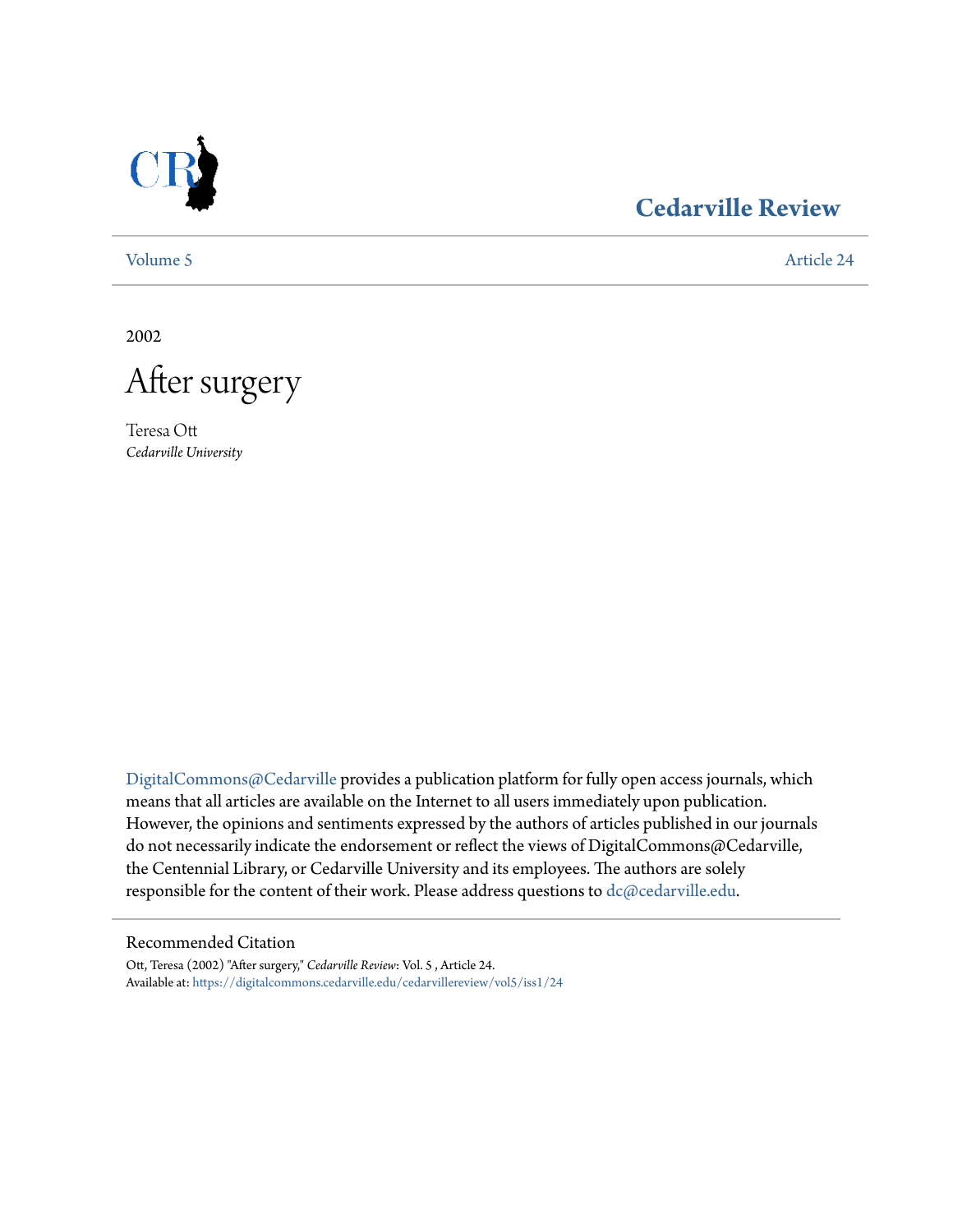# After surgery

Browse the contents of [this issue](https://digitalcommons.cedarville.edu/cedarvillereview/vol5/iss1) of *Cedarville Review*.

#### **Keywords**

Poetry

#### **Creative Commons License**  $\bigcirc$   $\circ$

This work is licensed under a [Creative Commons Attribution-Noncommercial-No Derivative Works 4.0](http://creativecommons.org/licenses/by-nc-nd/4.0/) [License.](http://creativecommons.org/licenses/by-nc-nd/4.0/)

#### **About the Contributor (Optional)**

Teresa Ott is a junior English major. Teresa enjoys art, entertainment, and editing.

Follow this and additional works at: [https://digitalcommons.cedarville.edu/cedarvillereview](https://digitalcommons.cedarville.edu/cedarvillereview?utm_source=digitalcommons.cedarville.edu%2Fcedarvillereview%2Fvol5%2Fiss1%2F24&utm_medium=PDF&utm_campaign=PDFCoverPages)

Part of the [Art and Design Commons,](http://network.bepress.com/hgg/discipline/1049?utm_source=digitalcommons.cedarville.edu%2Fcedarvillereview%2Fvol5%2Fiss1%2F24&utm_medium=PDF&utm_campaign=PDFCoverPages) [Fiction Commons,](http://network.bepress.com/hgg/discipline/1151?utm_source=digitalcommons.cedarville.edu%2Fcedarvillereview%2Fvol5%2Fiss1%2F24&utm_medium=PDF&utm_campaign=PDFCoverPages) [Nonfiction Commons,](http://network.bepress.com/hgg/discipline/1152?utm_source=digitalcommons.cedarville.edu%2Fcedarvillereview%2Fvol5%2Fiss1%2F24&utm_medium=PDF&utm_campaign=PDFCoverPages) [Photography Commons,](http://network.bepress.com/hgg/discipline/1142?utm_source=digitalcommons.cedarville.edu%2Fcedarvillereview%2Fvol5%2Fiss1%2F24&utm_medium=PDF&utm_campaign=PDFCoverPages) and the [Poetry](http://network.bepress.com/hgg/discipline/1153?utm_source=digitalcommons.cedarville.edu%2Fcedarvillereview%2Fvol5%2Fiss1%2F24&utm_medium=PDF&utm_campaign=PDFCoverPages) [Commons](http://network.bepress.com/hgg/discipline/1153?utm_source=digitalcommons.cedarville.edu%2Fcedarvillereview%2Fvol5%2Fiss1%2F24&utm_medium=PDF&utm_campaign=PDFCoverPages)

This poetry is available in Cedarville Review: [https://digitalcommons.cedarville.edu/cedarvillereview/vol5/iss1/24](https://digitalcommons.cedarville.edu/cedarvillereview/vol5/iss1/24?utm_source=digitalcommons.cedarville.edu%2Fcedarvillereview%2Fvol5%2Fiss1%2F24&utm_medium=PDF&utm_campaign=PDFCoverPages)